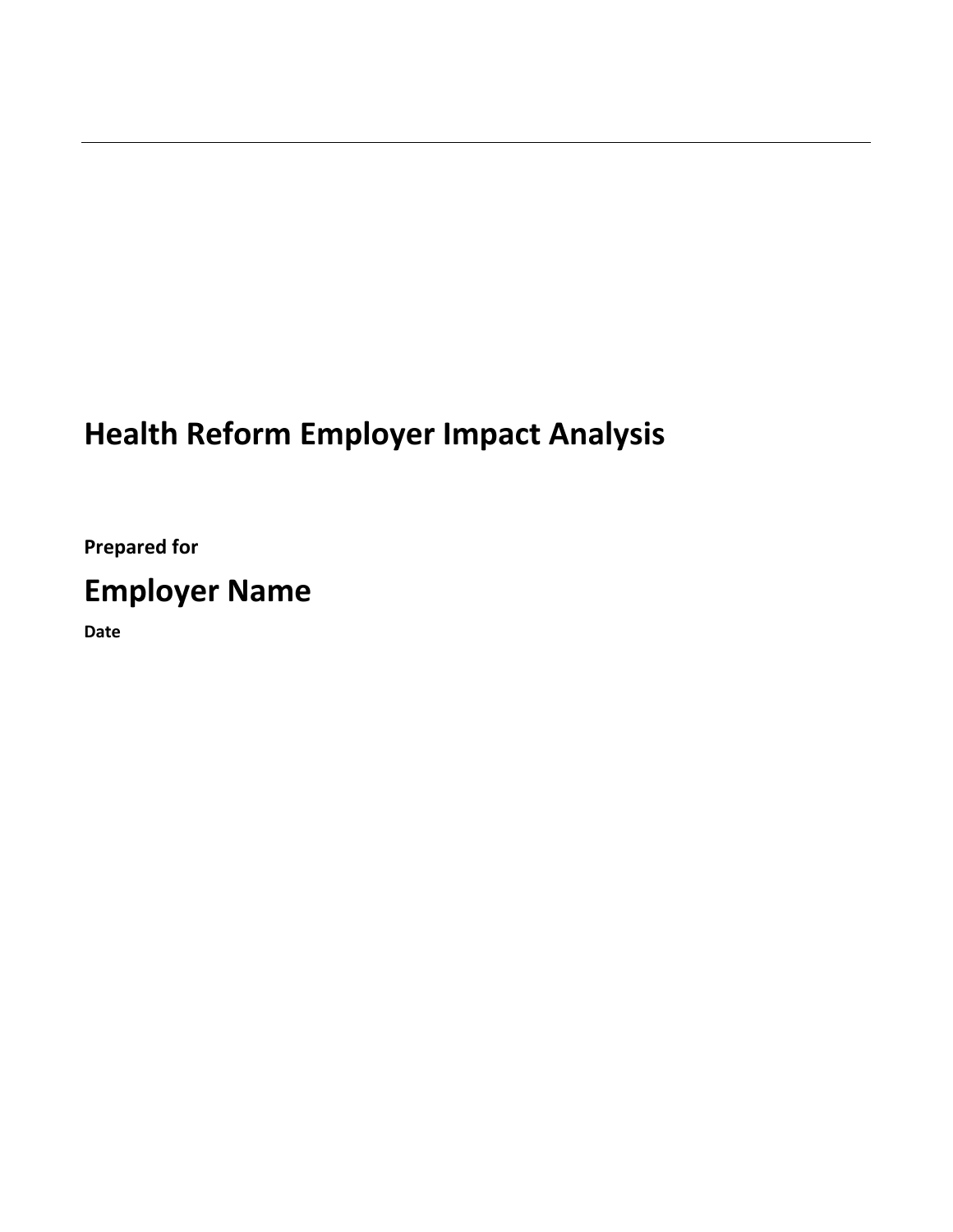# **Health Reform Employer Impact Analysis**

# **Overview**

Beginning in 2014, an "applicable large employer" becomes subject to what are referred to as the "shared responsibility rules". Under these new rules an employer may pay a penalty if at least one of its full‐time employees purchases coverage through an exchange and qualifies for a premium tax credit or cost sharing reduction (referred to as a subsidy for the rest of this report). It is important to note that full‐time employees are defined as those working 30 hours or more per week.

For an employee to qualify for subsidized coverage, their household income must be less than 400% of the federal poverty level (FPL). In addition, the individual must not be eligible for employer sponsored "minimum essential coverage", or the coverage offered by the employer must be deemed "unaffordable". These criteria are explained in more detail below.

Note: The penalty structure is significantly different for employers who do not offer coverage to all full-time employees than that which will apply if an employer decides not to offer qualifying health coverage to full‐time employees. This report estimates and compares the estimated cost impact of both types of penalties.

# **Definition of Applicable Large Employer**

Only employers with at least 50 full‐time employee equivalents (FTE) during the preceding calendar year are subject to the shared responsibility rules and possible penalties. To determine FTE totals an employer must consider part-time employees and some seasonal employees.

- Part-time employees are included on a pro-rated basis in the calculation to determine if an employer is an applicable large employer.
- The number of full-time employees excludes seasonal employees who work less than 120 days during the year.

Note: While part‐time employees are used to determine if an employer meets the 50 FTE threshold, an employer is not required to provide coverage to part‐time employees working under 30 hours per week.

# **Minimum Essential Coverage**

For an employer sponsored health plan to meet the requirement of minimum essential coverage, it must have an actuarial value of at least 60%. The actuarial value is a measurement of the total % of benefits available to the participant paid for by the plan. It is anticipated that most current employer sponsored health plans will qualify as minimum essential coverage unless the plan has a very high deductible or maximum out‐of‐pocket.

# **Employee Qualification for Subsidies**

As stated in the overview above, a penalty will apply to an employer if at least one full‐time employee qualifies for subsidized coverage and actually purchases coverage through an exchange. Individuals with an income between 138% and 400% of the federal poverty level (FPL) may qualify for subsidized coverage through an

exchange. Employees with household incomes less than 138% of FPL will qualify for expanded Medicaid coverage beginning in 2014.

Household income is defined as the modified adjusted gross income (MAGI) of any family member living in the employee's household who is required to file a tax return.

For a full-time employee who meets the income qualifications to qualify for subsidized individual coverage through an exchange, one of the following situations must exist:

- Their employer's plan does not provide "minimum essential coverage"
- The required employee contribution for an employer's plan exceeds 9.5% of their household income

Individuals will need to apply to a state or federally run exchange to be "certified" as subsidy eligible. The employer will then be notified if an employee has qualified for subsidized coverage and of any penalty that may apply.

| Table A |                              |  |  |
|---------|------------------------------|--|--|
|         | 2012 400% of                 |  |  |
|         | <b>Federal Poverty Level</b> |  |  |
|         | Household Size               |  |  |
| 1       | \$44.680                     |  |  |
| 2       | \$60.520                     |  |  |
| 3       | \$76.360                     |  |  |
| 4       | \$92,200                     |  |  |
| 5       | \$108,040                    |  |  |
| 6       | \$123,880                    |  |  |
| 7       | \$139,720                    |  |  |
| ጰ       | \$155,560                    |  |  |
|         |                              |  |  |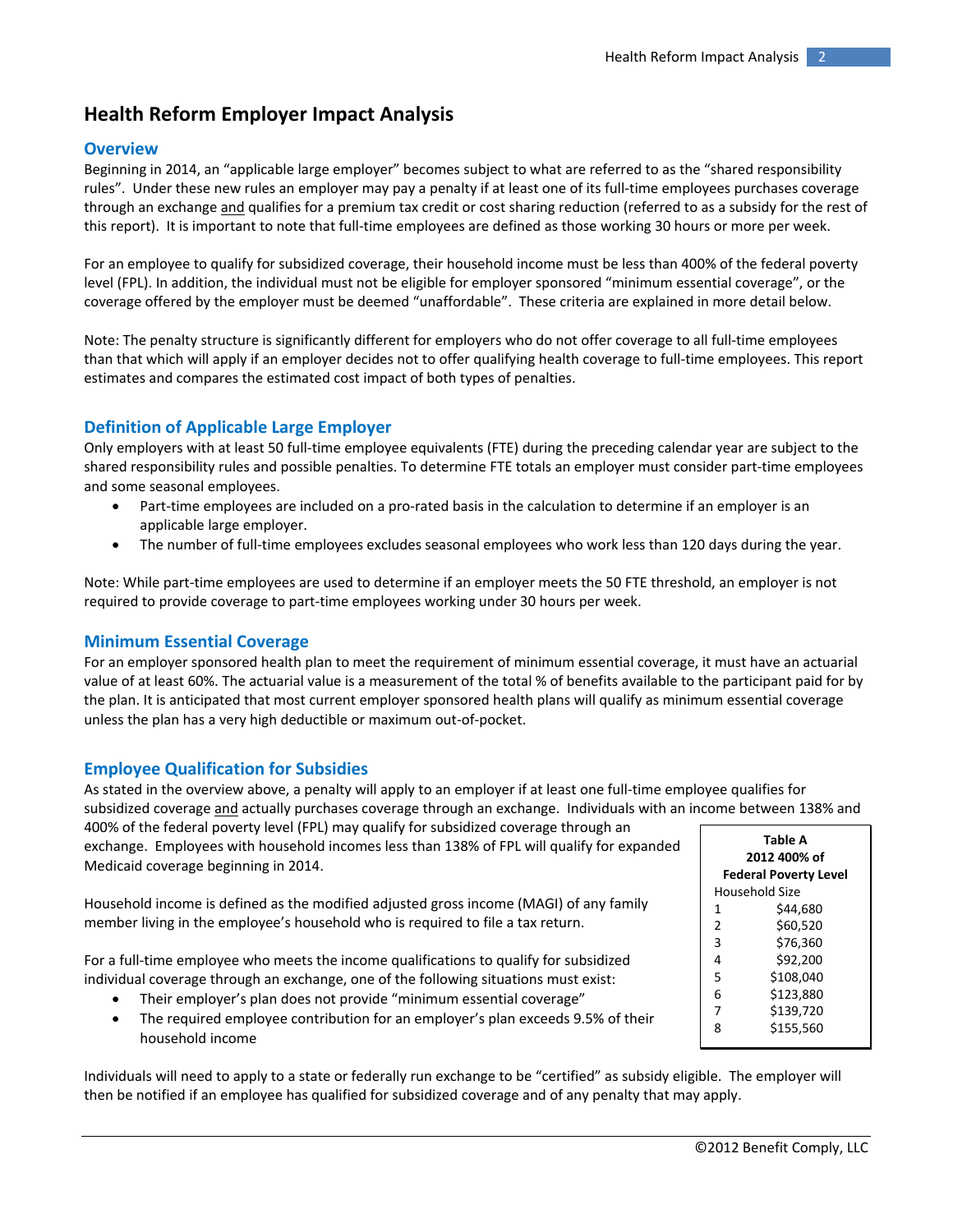# **Employer Shared Responsibility Rules and Penalties**

Under the "shared responsibility rules", employers are required to offer affordable minimum essential coverage to all full‐ time employees, or face the possibility of paying a penalty. The employer penalty for employers who offer minimum essential coverage to all full-time employees differs from the penalty that applies to employers who do not offer coverage.

Employer penalty notes:

- The penalty for an employer offering coverage to all full-time employees is based only on the number of employees who actually purchase subsidized coverage through an exchange.
- The penalty applicable to employers who do not offer coverage is based on all full-time employees (not counting the first 30).
- Penalties are calculated on a monthly basis.
- The exchange is responsible for certifying if an employee is eligible for subsidized coverage.

Penalty #1 ‐ Employers who offer minimum essential coverage to all full‐time employees

- The employer will pay a penalty of \$250 per month (\$3000 per year) for each employee who actually purchases coverage through an exchange, and is certified by the exchange as qualifying for subsidized coverage.
- The IRS has announced a safe harbor regarding the employer penalty. Since employers do not typically know the employee's household income, an employer will not pay a penalty if the required contribution for employee‐only coverage is less than 9.5% of the employee's wages from the employer regardless of the employee's household income.

Penalty #2 ‐ Employers who do not offer minimum essential coverage to all full‐time employees

• If at least one employee purchases coverage through an exchange and is certified by the exchange as qualifying for subsidized coverage, the employer will pay a penalty of \$166.67 per month (\$2000 per year) times the total number of full-time employees (excluding the first 30 employees).

### **Medicaid Eligibility**

Currently Medicaid eligibility varies by state. Beginning in 2014, Medicaid eligibility will be expanded nationwide to any individual whose household income is no more than 138% of Federal Poverty Level (FPL). The Medicaid Health insurance Premium Payment Program (HIPP) may also expand to additional states in 2014. Under this program states can pay an employee's contribution to an employer sponsored health plan for which the employee is eligible. A possible result may be an increase in the number of Medicaid eligible employees and their families enrolled in employer sponsored plans due to states paying the employee's required contribution.

### **Analysis Process**

This *Health Reform Impact Analysis Report* has analyzed census data provided by the employer and uses proprietary algorithms to calculate the estimated financial impact of various provisions of the health reform legislation. The actual results an employer will experience will depend on a number of factors which are currently unknown. Actuarial and statistical assumptions were made to estimate results as accurately as possible at this time.

Many results are a function of an employee's household income, which is not available to most employers. This report uses algorithms that take into consideration a number of factors to attempt to estimate household income. The calculation is based on census data, employee demographics, employee income level, and other factors. All results are displayed in 2011 dollars.

#### *Important Note:*

All data provided is based on assumptions that may or may not reflect the actual behavior and choices made by individuals based on their particular circumstances. The results are designed to provide the employer with illustrations to assist in identifying the impact of *various health reform changes. The report cannot predict exact financial results.*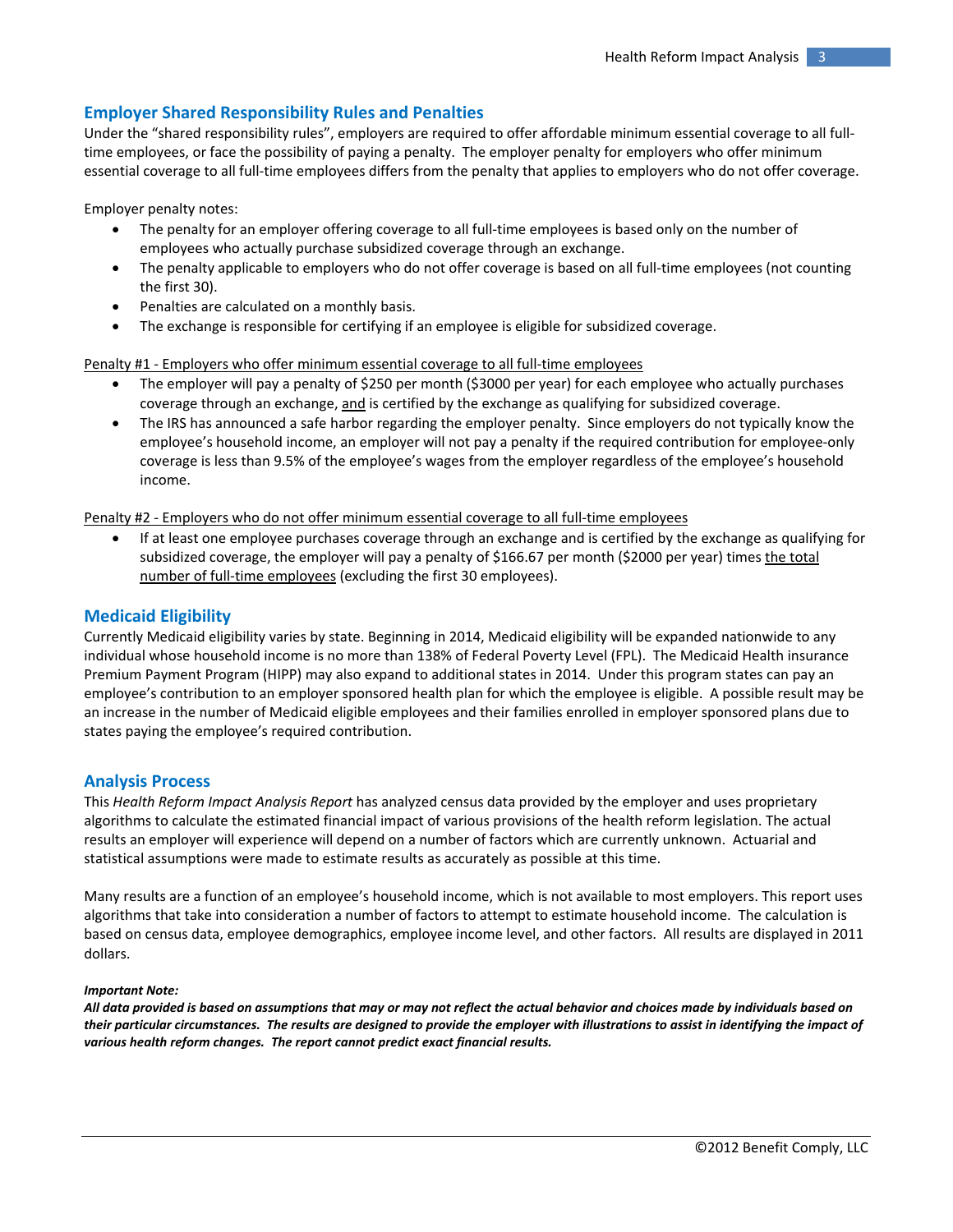# **Impact of Health Reform Provisions**

### **Full‐Time Eligibility**

The employer shared responsibility rules require employers to offer coverage to all employees who work 30 hours or more per week. This report analyzed the number of employees not eligible for coverage due to the employer's current eligibility definition and estimates the additional employer cost to cover these newly eligible individuals.

#### Individuals working at least 30 hours a week but less than the employer's current hours per week eligibility requirement

The analysis includes individuals listed on the employer census with average work hours of at least 30 hours per week. If average work hours were not included in the original employer census date then no cost can be estimated for these individuals.

#### **Individuals working full time but currently ineligible for health benefits**

The analysis also calculates an estimated cost for full‐time employees currently ineligible for benefits based on employee classification if data on ineligible employees was provided in the initial census.

#### **Cost estimate development**

To estimate the cost impact on the employer the analysis makes the following assumptions:

- Newly eligible employees will participate in the plan at a participation rate of 50%. (The assumed participation rate can be changed to a different percentage if desired).
- If an employer offers multiple plan options, the analysis bases the cost assumption on the employer's low cost plan option.





Table 2

| Eligibility                                             |           |
|---------------------------------------------------------|-----------|
| Current plan eligibility (hours per week)               | 35        |
| Number of full-time employees not currently eligible    | 10        |
| Assumed participation rate for newly eligible employees | 50.0%     |
| Current Plan Cost                                       | \$942.140 |
| Plan cost of newly eligible employees                   | \$39,384  |
| Employer cost inc. new eligible employees               | \$981,524 |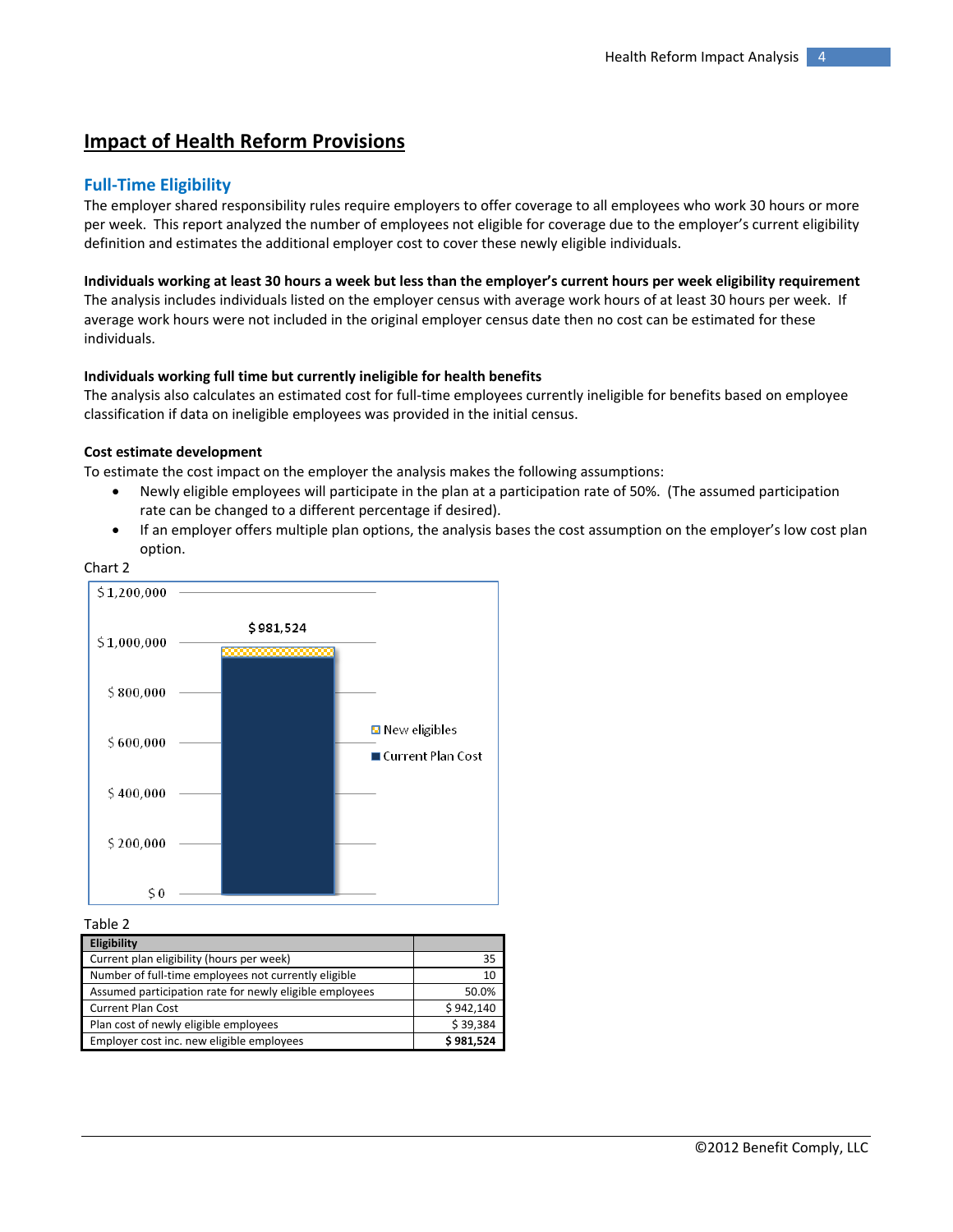# **Employer Penalty #1 Results**

This employer penalty may apply when:

- 1. Coverage is unaffordable for some employees ‐or‐
- 2. Some full-time employees are not eligible for minimum essential coverage

The following results represent the estimated maximum annual penalty risk an employer faces based on the data provided. These results assume that all individuals who are eligible for subsidized individual health insurance will leave the employer plan and purchase that coverage if its relative value is better than the employer's plan. Note that actual results will depend on choices made by individual employees. It is possible employees will choose to stay on the employer plan even when eligible for subsidized individual coverage which is better than the employer plan.

| Table 1                                                 |     |
|---------------------------------------------------------|-----|
| <b>Employer Statistics</b>                              |     |
| Total employees                                         | 180 |
| <b>Total Currently Participating</b>                    | 115 |
| Household income < 400% FPL                             | 129 |
| Total subsidy eligible                                  | n   |
| Subsidy eligible likely to purchase individual coverage | n   |

#### Table 3a

| <b>Employer Penalty</b>                                | Number                        | Current Plan | Cost of | Net Cost |
|--------------------------------------------------------|-------------------------------|--------------|---------|----------|
|                                                        |                               | Cost         | Penalty |          |
| Subsidy likely employees currently on employer plan    |                               |              |         |          |
| Subsidy likely employee not currently on employer plan |                               | S O          | S O     |          |
|                                                        | <b>Total Cost to Employer</b> |              | S O     |          |





#### Table 3b

| <b>Summary of Impact of Shared Responsibility Penalty</b> | Current   | <b>After ACA</b> |
|-----------------------------------------------------------|-----------|------------------|
| Plan Cost                                                 | \$942.140 | \$942,140        |
| Employer penalty                                          | \$ 0      |                  |
| Total                                                     | \$942.140 | \$942.140        |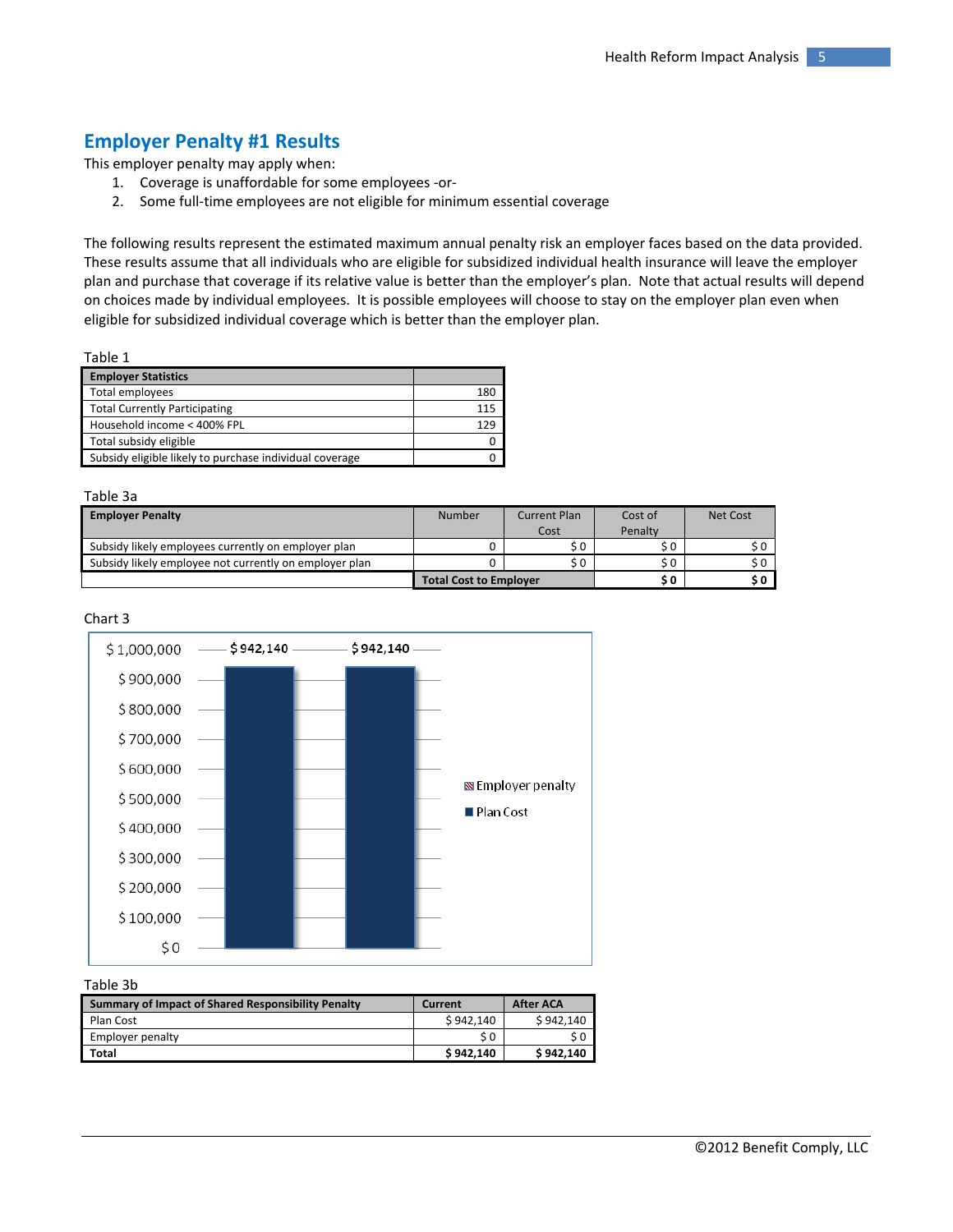# **Details on Determining Employees Likely to Qualify for Subsidized Coverage**

This analysis compares a number of factors to estimate the number of employees likely to leave the employer plan and purchase individual subsidized coverage on the exchange:

- The cost of the employee subsidized coverage on the exchange is determined as a percentage of the individual's household income. The analysis compared the expected cost of the exchange coverage to the required contribution for the employer plan.
- The subsidy is based on "Silver" level coverage on the exchange. This analysis compares the employer provided coverage with a model "Silver" level plan and adjusts the likelihood that any particular individual will choose exchange coverage based on the relative value of each plan.
	- o The analysis also takes into account the impact of lower income individuals who may also receive cost‐ sharing reductions in the form of waived deductibles and co‐pays.

## **Notes on Results**

- "Total subsidy eligible" is the estimate of the number of current employees who will qualify for subsidized individual health insurance coverage through an exchange.
- "Subsidy eligible likely to purchase individual coverage" takes into account the difference in plan premiums and plan designs to estimate the number of employees who are subsidy eligible who will actually choose to purchase individual coverage through an exchange instead of participating in the employer plan.
- Employer will pay \$250 per month for any employee who purchases subsidized coverage through an exchange, but if the employee is already covered by the employer's plan, the employer will no longer be required to make their current employer contributions. In this case the employer will experience cost savings for these individuals that will at least partially offset the penalty the employer is required to pay.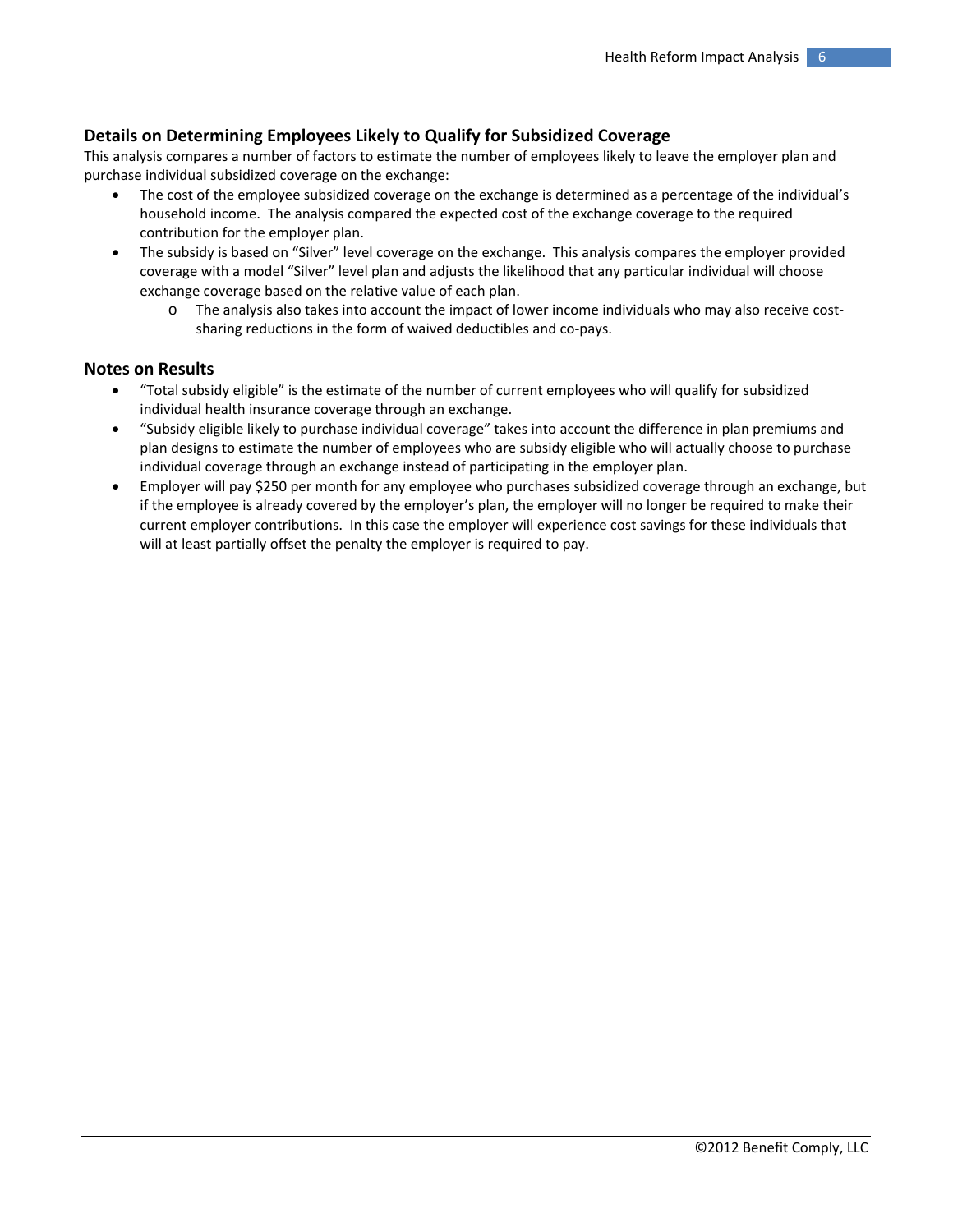## **Medicaid Eligibility**

Health Reform expands Medicaid eligibility to any individual with a household income of less that 138% of FPL. The increase in the number of employees who may qualify for Medicaid could impact an employer's plan significantly depending on how aggressively any particular state uses the Medicaid Health Insurance premium Payment Program (HIPP).

Under HIPP, states are allowed to pay the employee required contribution for any available employer plan instead of providing complete Medicaid coverage to the individual and their family. If a particular state takes full advantage of the HIPP program there will likely be an increase in low‐income employees covered by the employer plan who may currently be unable to afford the coverage. On the other hand, if a state does not choose to enroll Medicaid recipients in employer sponsored plans, the employer may experience a decrease in costs as some currently covered Medicaid eligible employees opt‐out of the employer plan and choose to receive Medicaid benefits instead.

This analysis estimates the number of current employees likely to qualify for Medicaid. The system then considers how many of these individuals are currently covered by the employer's plan. Finally a cost impact range is developed.

- The maximum cost impact to the employer results from the states enrolling, and paying the employee contribution for all Medicaid eligible employees not currently covered in the employer's plan.
- The maximum savings, or lowest cost impact to the employer, results from all currently covered employees who become Medicaid eligible, dropping the employer's plan and choosing Medicaid coverage instead.

Actual results are likely to fall somewhere in between these outer limits. Even if states enroll employees though the HIPP program, it is unlikely that they will enroll 100% of the Medicaid eligible employees at a particular employer. Conversely, even if currently covered employees choose to opt out of the employer plan and take Medicaid coverage, it is unlikely that all eligible employees will do so. The chart and table below illustrates the range of possible cost impact for the employer.

# **Possible Range of Cost Impact on Employer Due to Medicaid Eligibility Changes**



| 138% of |                              |  |  |
|---------|------------------------------|--|--|
|         | <b>Federal Poverty Level</b> |  |  |
|         | Household Size               |  |  |
| 1       | \$15,415                     |  |  |
| 2       | \$20.879                     |  |  |
| 3       | \$26.344                     |  |  |
| 4       | \$31,809                     |  |  |
| 5       | \$37,274                     |  |  |
| 6       | \$42.739                     |  |  |
| 7       | \$48.203                     |  |  |
| 8       | \$53,668                     |  |  |

Table 4

| <b>Medicaid</b>                                       |          |
|-------------------------------------------------------|----------|
| Total employees                                       | 180      |
| Total Medicaid eligible employees                     | 10       |
| Estimated maximum cost due to of Medicaid eligibility | \$26,229 |
| Estimated maximum savings due to Medicaid eligibility | (532)    |
| <b>Estimated midpoint of Medicaid cost impact</b>     | \$13.098 |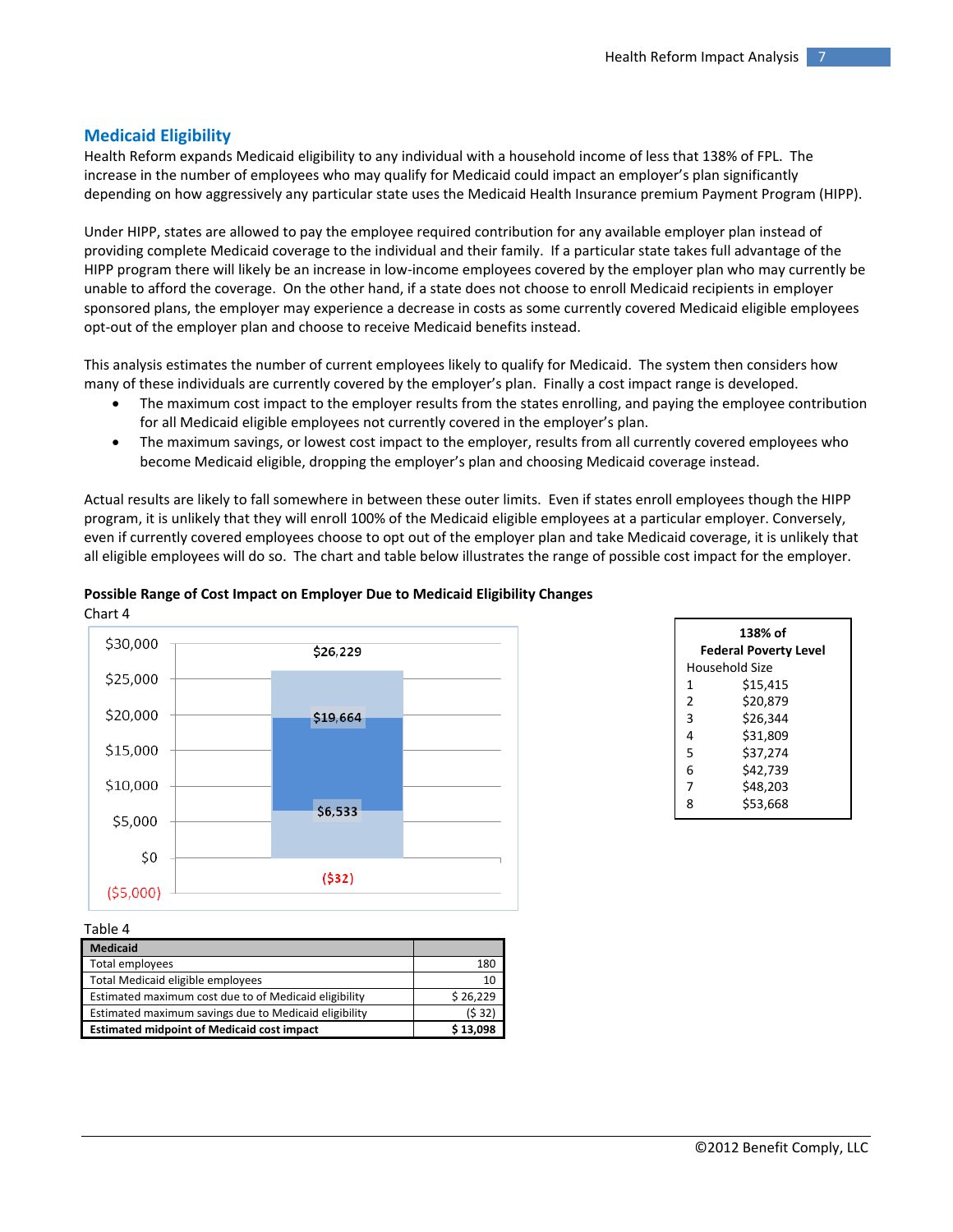# **Summary of Employer Cost Impact**



This page summarizes the impact of the health reform provisions considered in detail in previous sections of the report. Chart 5

#### Table 5

| <b>Summary of Impact of Health Reform Provisions</b> | <b>Annual Cost</b><br><b>Risk</b> |
|------------------------------------------------------|-----------------------------------|
| <b>Current Plan Cost</b>                             | \$942,140                         |
| After ACA                                            | \$942,140                         |
| New eligibles                                        | \$39,384                          |
| <b>Employer penalty</b>                              | S 0                               |
| Medicaid eligibles                                   | \$13,098                          |

Notes regarding this summary:

- The cost impact of each particular issue cannot always be combined to produces a "total" cost impact because in some cases there will be overlap in the risk presented by each section of the report.
	- o For example, the estimate of the cost to the employer for newly eligible individuals makes assumptions about how many individuals will be eligible for the plan under new full-time eligibility rules imposed by the ACA. This estimate is intended to illustrate the potential cost to the employer of enrolling these newly eligible individuals. On the other hand, the estimate of the employer penalty risk calculates the potential cost to the employer of an employee qualifying for a subsidy. Newly eligible individuals can also potentially qualify for subsidized coverage. However, a particular employee will not qualify for a subsidy and be on the employer plan at the same time. Therefore, depending on the demographics of the group, there could be overlap between these two estimates.
- The change in plan cost illustrated here reflects the fact that under the employer current plan, if an employee leaves the plan and elects individual subsidized health coverage on the exchange, the employer will no longer be responsible for current employer contributions for that employee. Thus, the employer plan cost would go down for each currently covered employee leaving the plan. This change is reflected in detail in table 3a on page 5.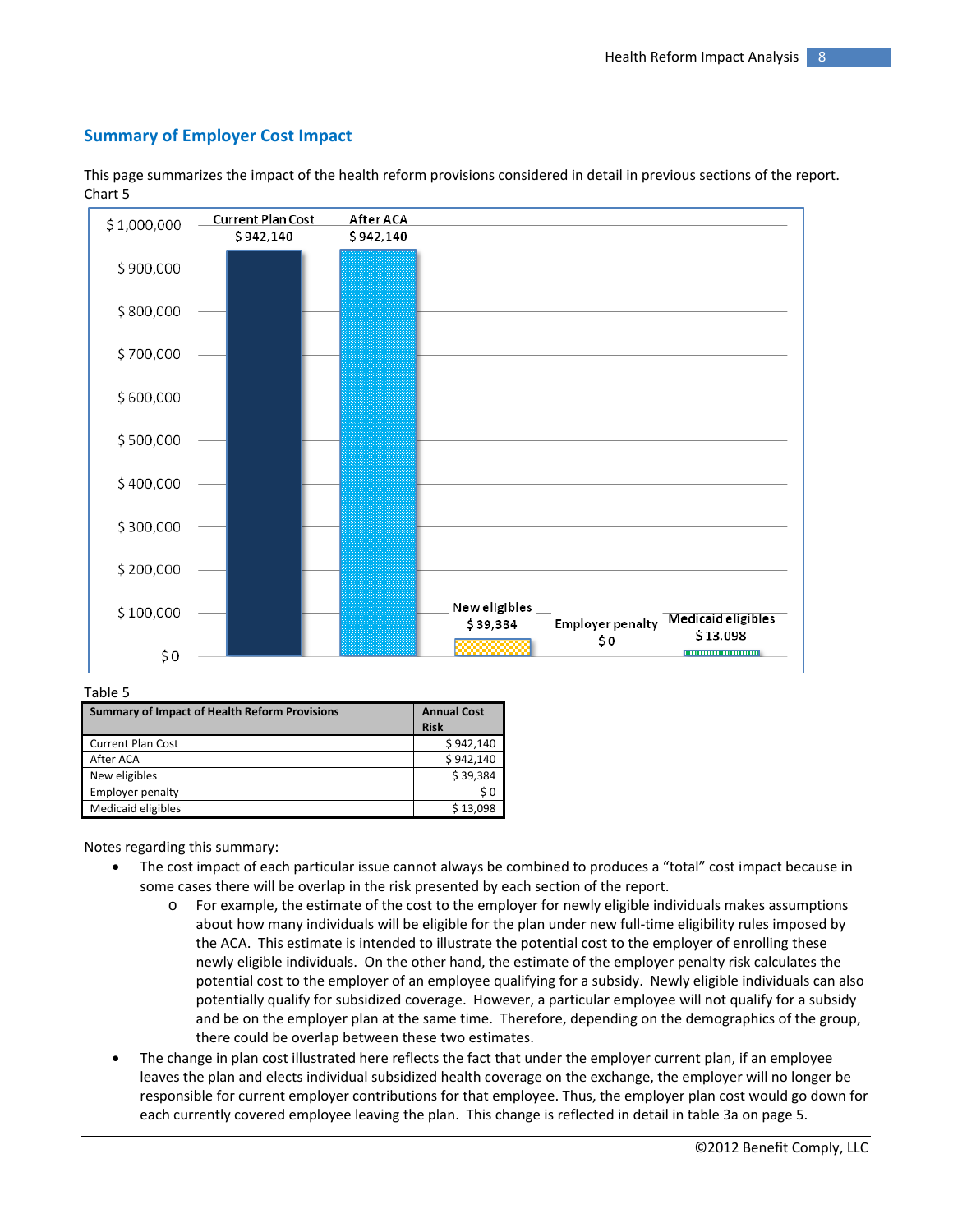# **Employer Penalty for Not Offering Coverage to All Full Time Employees**

Applicable large employers who do not offer minimum essential coverage to all full‐time employees are required to pay a penalty of \$166.67 per month (\$2000 per year) times the number of all full-time employees (not counting the first 30 FTEs).

Many employers recognize that if they stop offering health benefits to currently eligible employees they may expect some increase in compensation to make up for the loss of the benefit. This analysis considers the total cost of dropping employer sponsored health insurance taking into account the following factors:

- **The total employer penalty** ‐ Calculated based on all current full time employees whether they are eligible for coverage or not (not counting the first 30).
- **The cost of additional compensation provided to employees**. The report assumes that the employer will provide additional employee compensation in lieu of offering health benefits. The amount is expressed as a percentage of the current total the employer spends on health insurance. The percentage is shown in Table 6 below.
- **Additional employer payroll tax liability** ‐ Calculated based on a percentage of any additional compensation provided to employees. The report uses 7% to estimate the employer payroll tax liability since some employee will exceed the social security portion of the payroll tax.
- **Corporate tax impact** ‐ The employer penalty is not tax deductible to the employer. The report illustrates a financial impact to the employer based on an assumed corporate tax rate shown in Table 6.



### Chart 6

Table 6

| Cost Impact of Not Offering Coverage to All Full Time<br><b>Employees</b> | Current      | Impact    |
|---------------------------------------------------------------------------|--------------|-----------|
| <b>Current Employer Plan Cost</b>                                         | \$942,140.25 |           |
| <b>Employer Penalty</b>                                                   |              | \$300,006 |
| <b>Additional Compensation</b>                                            |              | \$706,605 |
| Employer payroll tax on additional compensation                           |              | \$49,462  |
| Tax impact of penalty not being tax deductible                            |              | \$45,001  |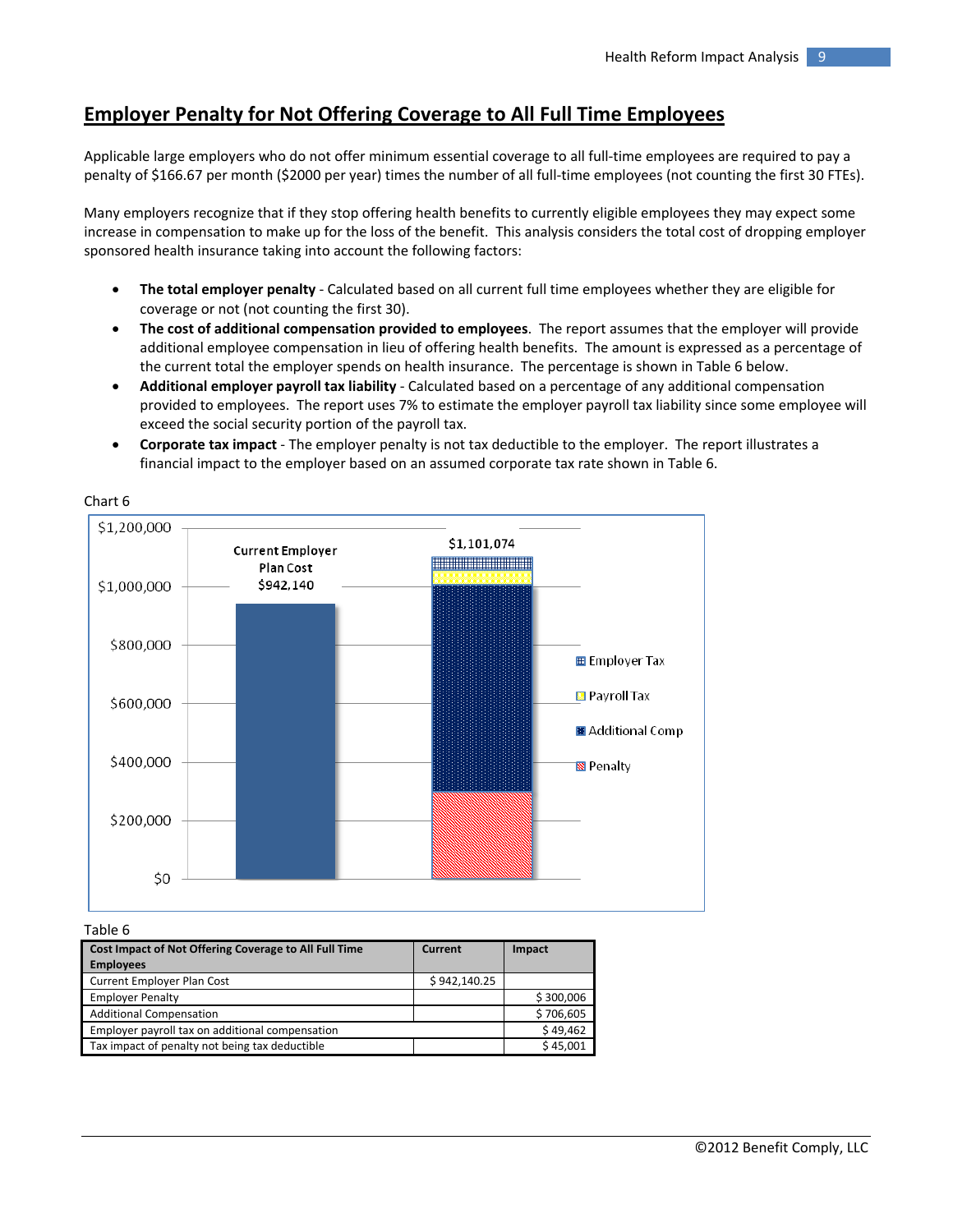# **Alternative Scenario 2**

This analysis allows for the presentation of alternative employer contributions or plan design arrangements, and estimates the effect the changes would have on expected employer costs. The changes modeled in this section (if any) will be described by the individual presenting the report. If no alternatives are modeled in this report the current plan results and Scenario 2 results will be identical.

|--|--|

| <b>Employer Statistics</b>                              | Scenario 2 |
|---------------------------------------------------------|------------|
| Total employees                                         | 180        |
| Total subsidy eligible                                  | 67         |
| Subsidy eligible likely to purchase individual coverage |            |

#### Table 3a.2

| <b>Employer Penalty</b>                                | Number                        | <b>Current Cost</b> | Cost of   | Net Cost   |
|--------------------------------------------------------|-------------------------------|---------------------|-----------|------------|
|                                                        |                               |                     | Penalty   |            |
| Subsidy likely employees currently on employer plan    | 36                            | \$198.534           | \$108.000 | (590,534)  |
| Subsidy likely employee not currently on employer plan | 16                            | \$0                 | \$48,000  | \$48,000   |
|                                                        | <b>Total Cost to Employer</b> |                     | \$156,000 | (542, 534) |





| Table 3b.2                                         |              |                  |
|----------------------------------------------------|--------------|------------------|
| Summary of Impact of Shared Responsibility penalty | Current      | <b>After ACA</b> |
| Plan Cost                                          | \$658.288    | \$459.754        |
| Employer penalty                                   | \$0          | \$156.000        |
| Total                                              | \$658,288.14 | \$615,754.14     |